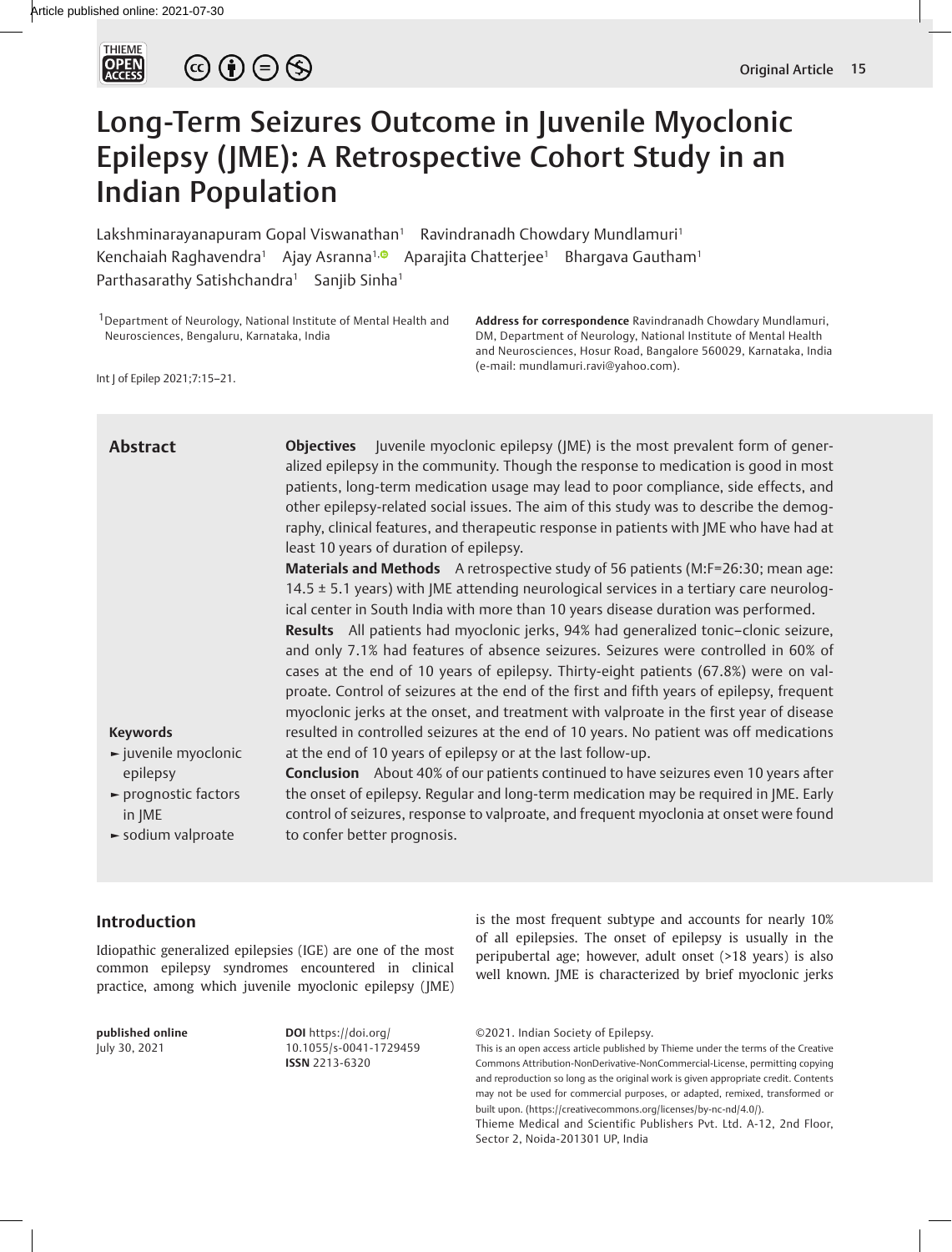that occur predominantly after awakening and/or after sleep deprivation associated with or without generalized seizures/ absences or both.<sup>1</sup> In women suffering from JME, aggravation of seizure types may be observed during the perimenstrual period. The cause for this "idiopathic epilepsy" is likely to be due to genetic factors. Patients with JME usually respond exceptionally well when they are initiated on appropriate antiseizure medications (ASMs) and follow lifestyle modifications. The preferred drug is sodium valproate (SVA) but with the advent of newer drugs such as levetiracetam (LEV), SVA is no longer the drug of choice in women with epilepsy due to its side effect profile namely teratogenicity, polycystic ovarian syndrome (PCOS), and menstrual irregularity. Longterm medication usage poses a difficult challenge for both physicians and patients alike. To clarify some of these aspects and understand the natural course of the epilepsy, long-term studies are essential to advance current practice and improve overall prognosis. An attempt is being made to study the nature of this disease after a decade from disease onset.

#### **Patients and Methods**

This is a retrospective study of 56 patients who were diagnosed with JME, who had attended the neurological outpatient services in a tertiary care neurological center in South India (1983–2018). Diagnosis of JME was based on the International League Against Epilepsy (ILAE) classification criteria (1989). Study was approved by the institute ethics committee. Patients who had a duration of epilepsy of more than 10 years with at least 1 year of follow-up, who had complete information with respect to clinical details, seizure frequency, electroencephalogram (EEG) and imaging reports and treatment history were included. EEGs were done at our institute using standard protocol: 10-20 system, high filter 70Hz, low filter 0.1Hz, at least 30 minutes of recording time with hyperventilation for 3 minutes and photic stimulation at a paper speed of 10s/page or 30mm/second. EEGs done at other centers were included if they deemed to be technically sound. All EEGs were reviewed by two experienced epileptologists and were analyzed for background and interictal abnormalities, their distribution and effect of activation procedures. Demographic information, clinical features such as age at onset of epilepsy, types of seizures, frequency of seizures, therapeutic details and seizure control were documented from medical records that were maintained in the medical records department. All details pertaining to drugs and seizure control were recorded when patients visited the outpatient department (OPD) after 10 years of epilepsy onset (used for comparison among patients to maintain temporal uniformity) and also at last follow-up. Patients were considered to have controlled seizures when they had <1 generalized tonic–clonic seizure (GTCS)/year and no/very rare non-disabling myoclonia. Diagnosis of psychiatric co-morbidities, if present, were based on the opinion of a qualified psychiatrist based on Diagnostic and Statistical Manual IV/V. Statistical analysis was performed using IBM SPSS Statistics for MacOS version 24 (IBM Corp.; Armonk, New York, United States). Descriptive statistics like mean,

standard deviation, and frequency were used for continuous variables. The relationship between different nominal variable was assessed using Fisher's exact test. Independent sample *t*-test was used to test the significance between nominal and continuous variables.

#### **Results**

#### **Clinical Features**

The demographic details of patients enrolled in the study same have been enlisted in **►Table 1**. Women constituted 53.6% of the group. All the patients were recorded to have myoclonic jerks and 44 patients (78.5%) had more frequent myoclonic jerks in the morning and after sleep deprivation. Four women (13.3%) reported more myoclonia during the perimenstrual period. Eighteen patients (32.1%) had almost daily myoclonus (daily to once every 2–3 days—frequent myoclonus) and 38 (67.9%) had occasional myoclonus (1/week–1/month). We found that those with frequent myoclonia fared better at the end of 10 years (*p* = 0.02). Myoclonus in combination with GTCS was seen in up to 94% of cases. However, only 7% (*n* = 4) of subjects had absence seizures. Barring one patient who had absence seizures at onset of epilepsy (which was later

**Table 1** Demographics of the patients enrolled

|                                             | Male $N$ $(\%)$        | Female N (%) |  |  |
|---------------------------------------------|------------------------|--------------|--|--|
| Total ( $n = 56$ )                          | 26 (46.4%)             | 30 (53.6%)   |  |  |
| Myoclonus ( $n = 56$ )                      | 30 (100%)<br>26 (100%) |              |  |  |
| GTCS ( $n = 53$ ) (94.6%)                   | 29<br>24               |              |  |  |
| Absence $(n = 4)$ (7.1%)                    | $\overline{2}$         | 2            |  |  |
|                                             | Mean $\pm$ SD (y)      | Range (y)    |  |  |
| Age at onset                                | $14.5 \pm 5.1$         | 6 to 26      |  |  |
| Mean duration of illness                    | $15 \pm 5.8$           | 10 to 37     |  |  |
| Duration of follow-up                       | $8.1 \pm 7.3$          | 1 to 33      |  |  |
| Age at last follow-up                       | $29.7 \pm 7.2$         | $16 - 54$    |  |  |
| First seizure type                          | N(%)                   |              |  |  |
| Abnormal first EEG                          | 34(60.7)               |              |  |  |
| Family history of epilepsy                  | 9(16.0)                |              |  |  |
| Myoclonus                                   | 21 (37.5)              |              |  |  |
| GTCS with heralding<br>myoclonus            | 5(8.9)                 |              |  |  |
| <b>GTCS</b>                                 | 29 (51.8)              |              |  |  |
| Absence                                     | 1(1.8)                 |              |  |  |
| Control of seizures at end of               |                        |              |  |  |
| 1 year                                      | 31(55.3)               |              |  |  |
| 5 years                                     | 38 (67.8)              |              |  |  |
| 10 years                                    | 34 (60.7)              |              |  |  |
| Treatment at the end of 10 years of illness |                        |              |  |  |
| Monotherapy                                 | 37(66.1)               |              |  |  |
| Two drugs                                   | 15(26.8)               |              |  |  |
| Three or more drugs                         | 4(7.1)                 |              |  |  |

Abbreviations: EEG, electroencephalogram; GTCS, generalized tonic– clonic seizure; SD, standard deviation.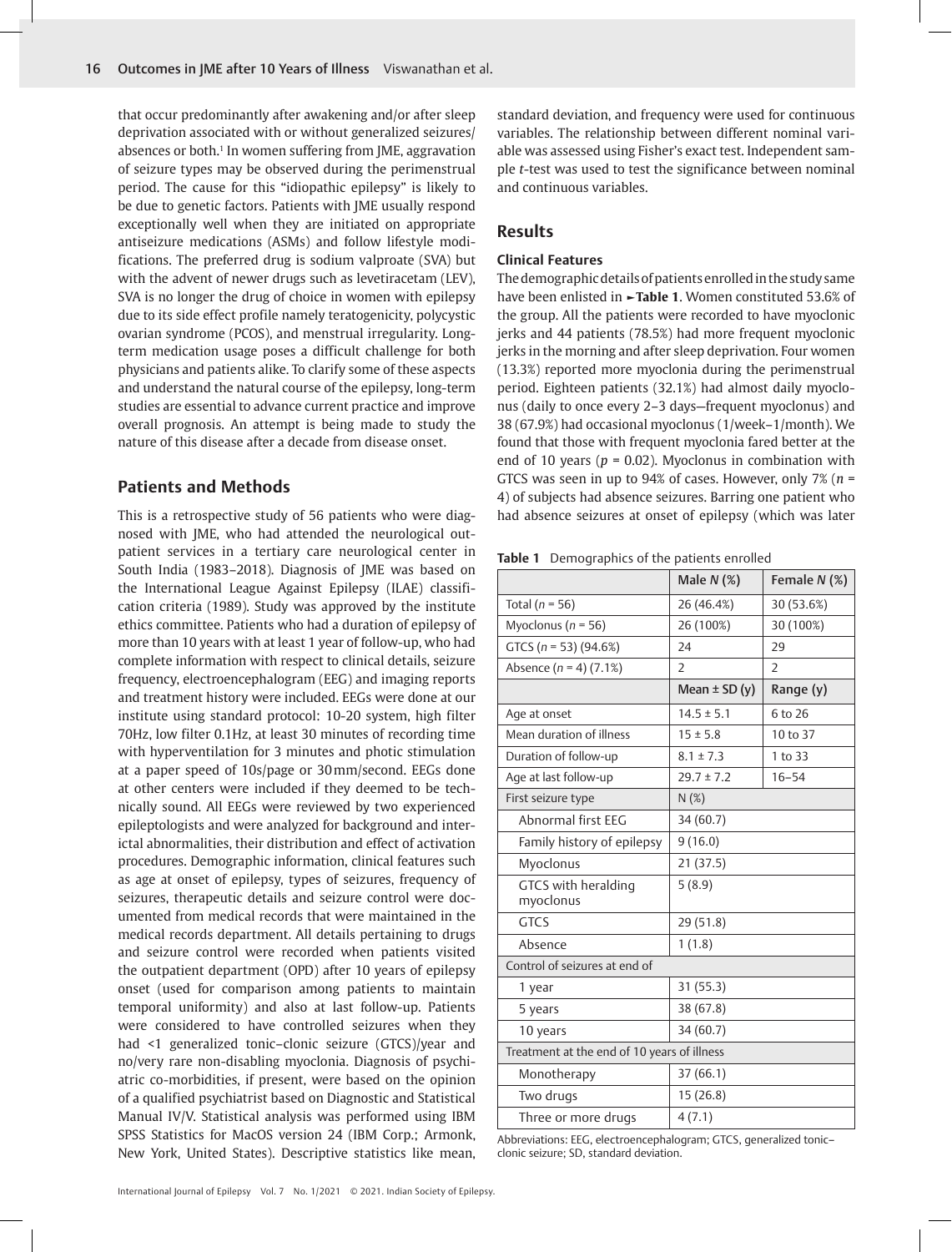dominated by myoclonia), all other individuals suffered from either GTCS or myoclonus as their first seizure. Five patients had heralding myoclonus with GTCS and were included in the GTCS group. Nine individuals (16.1%) had a positive family history of epilepsy in first-degree relatives, none of whom had history of parental consanguinity. Four patients (7.1%) had a concomitant psychiatric co-morbidity (two suffered from depression, one from anxiety and one had adjustment disorder).

#### **Electroencephalogram**

Electroencephalography data was available for all patients. The first EEG (done at onset of epilepsy/at first visit to the OPD) was abnormal in 34 patients (60.7%). Abnormalities were in the form in generalized frontally dominant 3 to 4Hz spike/polyspike wave discharges in all patients. Four patients in addition also had focal spikes (right/left frontal). None of the patients had photosensitivity. Hyperventilation did not obviously accentuate interictal epileptiform discharge incidence in any of the EEGs. There was no difference in control of seizures between those who had first abnormal EEG compared with those who had a normal EEG ( $p = 0.58$ ).

#### **Imaging**

All patients had undergone either computed tomography (*n* = 10) or magnetic resonance imaging (*n* = 46). Imaging was normal in all patients.

#### **ASMs Used and Adverse Effects in Women**

All patients were on ASMs. The first drug that was initiated in 50% (*n* = 28) was SVA. Sodium channel blockers were the next most commonly used ASMs (carbamazepine [CBZ] and phenytoin; 7 each). None of the patients on CBZ had good seizure control. On the contrary, one patient on phenytoin did have good seizure control and continued taking the same for the next 10 years without adverse effects. At the end of 10 years of epilepsy, 38 patients (67.9%) were on SVA, 24 of whom were on monotherapy. The next most used antiseizure medications after a decade of epilepsy were lamotrigine (LTG) and LEV. A small subset of patients was also on other ASMs (**►Fig. 1**).

Nineteen patients (33.9%) required more than one drug, a decade after onset of the first seizure. Notably, four patients (7.1%) needed three or more medications to control seizures. Three of them had occasional myoclonia and uncontrolled



Fig. 1 Drug profile of patients with 10 years duration of illness. eight patients.

GTCS. At the end of 10 years of epilepsy, 19 women had controlled seizures, of whom 12 (63%) were on SVA. Comparatively, only 4 women out of 11 (36%) who had uncontrolled seizures were on SVA. However, this difference did not reach statistical significance ( $p = 0.25$ ). Three of the subjects had conceived, while on SVA, two while on LEV and one woman was administered CBZ during pregnancy. All women on SVA (*n* = 3) and CBZ (*n* = 1) had an uneventful pregnancy and delivered normal children. One subject was noncompliant with SVA during pregnancy and had a generalized seizure in the eighth month of gestation. While on LEV during gestation, one woman had to undergo medical termination of pregnancy as fetal cardiac activity was absent at seventh week of gestation. Unfortunately, another young lady was on treatment with LTG (100 mg/day) had two abortions while on medication. She also had comorbid PCOS. Her epilepsy, however, remained controlled while on LTG. Two other women suffered from PCOS after being treated with SVA, one of whom underwent hysterectomy at the age of 31 due to uterine fibroids. One young lady in her twenties had recurrent seizures when SVA taper was attempted, which required her to continue with low-dose SVA+LTG. She had deferred conception as she was on two antiseizure medications. Another patient was switched over to oxcarbazepine with zonisamide but continued to have uncontrolled seizures. Alternative medications such as LEV and LTG could not be reinstated due to intolerable adverse effects (suicidal ideations and skin rash respectively). She is yet to start a family as she still requires multiple medications. Two married women who were on SVA have separated from their spouses and are yet to conceive. None of the patients were off medications, neither at the end of 10 years nor at the last follow-up.

#### **Control of Seizures at the End of 10 Years Duration of Epilepsy**

Ten years into epilepsy 60.7% (*n* = 34) of the individuals had well controlled seizures. Among the 22 who had uncontrolled seizures (39.3%), 12 were on SVA or a combination with SVA. Control of seizures in the first year and after 5 years of epilepsy onset was associated with better control at the end of 10 years ( $p = 0.03$  and 0.007, respectively). It was also noted that treatment with valproate in the first year of disease was associated with better control seizures at the end of 10 years of epilepsy ( $p = 0.005$ ). Age at onset, gender, type of first seizure (GTCS/myoclonus), treatment with SVA between 5 and 10 years were not associated with any significant difference with respect to seizure control (**►Table 2**).

Forty-seven patients (83.9%) had followed up beyond 10 years of disease duration (range: 11–37 years). Seventy-two percent of patients (*n* = 34) were seizure free at their last follow-up (range: 12–37 years of disease duration). There was no significant difference in seizure control outcomes with respect to baseline seizure frequency, gender, age at onset, coexisting psychiatric disturbances, EEG findings, and seizure control at 1 year/1 to 5 years of epilepsy. None of the patients were off medications and attempts to taper resulted in seizure recurrence (GTCS) in eight out of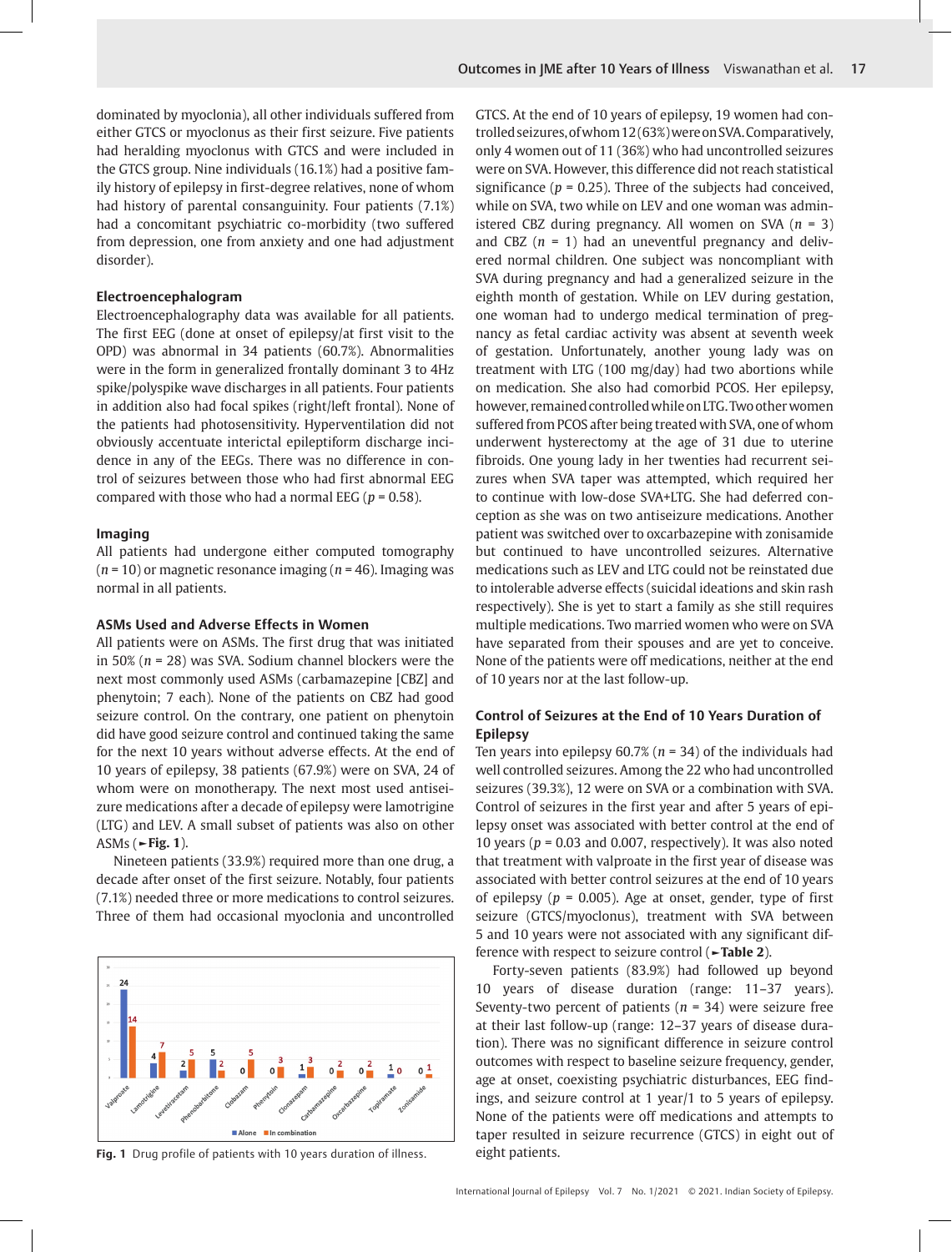|                                               | Controlled seizures after 10<br>years of illness ( $n = 34$ )<br>N(%) | Uncontrolled seizures after<br>10 years of illness ( $n = 22$ )<br>N(%) | p-Value (2-sided) <sup>a,b</sup> |  |  |
|-----------------------------------------------|-----------------------------------------------------------------------|-------------------------------------------------------------------------|----------------------------------|--|--|
| Age at onset                                  |                                                                       |                                                                         |                                  |  |  |
| $<$ 18y                                       | 23(41.1)                                                              | 17 (30.4)                                                               | 0.55a                            |  |  |
| >18 years                                     | 11(19.6)                                                              | 5(8.9)                                                                  |                                  |  |  |
| Mean age at onset (n)                         | $15.3 + 4.4y(34)$                                                     | $13.4 + 6.0y(22)$                                                       | 0.19 <sup>b</sup>                |  |  |
| First seizure type                            |                                                                       |                                                                         |                                  |  |  |
| <b>GTCS</b>                                   | 22 (39.3)                                                             | 12 (21.4)                                                               | $0.58$ <sup>a</sup>              |  |  |
| Myoclonus                                     | 12 (21.4)                                                             | 9(16.1)                                                                 |                                  |  |  |
| Frequency of myoclonus                        |                                                                       |                                                                         |                                  |  |  |
| Almost daily                                  | 15(26.8)                                                              | 3(5.4)                                                                  | 0.02 <sup>a</sup>                |  |  |
| Occasional/infrequent                         | 19 (33.9)                                                             | 19 (33.9)                                                               |                                  |  |  |
| Gender                                        |                                                                       |                                                                         |                                  |  |  |
| Male                                          | 15(26.8)                                                              | 11 (19.6)                                                               | 0.79a                            |  |  |
| Female                                        | 19 (33.9)                                                             | 11 (19.6)                                                               |                                  |  |  |
| Family history of epilepsy                    |                                                                       |                                                                         |                                  |  |  |
| Absent                                        | 28 (50.0)                                                             | 19 (33.9)                                                               | $>0.99$ <sup>a</sup>             |  |  |
| Present                                       | 6(10.7)                                                               | 3(5.4)                                                                  |                                  |  |  |
| Controlled at 1 year                          |                                                                       |                                                                         |                                  |  |  |
| Yes                                           | 23(41.1)                                                              | 8(14.3)                                                                 | 0.03 <sup>a</sup>                |  |  |
| No                                            | 11(19.6)                                                              | 14(25.0)                                                                |                                  |  |  |
| Controlled at 5 years                         |                                                                       |                                                                         |                                  |  |  |
| Yes                                           | 28(50.0)                                                              | 10(17.9)                                                                | 0.007a                           |  |  |
| No                                            | 6(10.7)                                                               | 12(21.4)                                                                |                                  |  |  |
| First EEG findings                            |                                                                       |                                                                         |                                  |  |  |
| Normal                                        | 12 (21.4)                                                             | 10(17.9)                                                                | $0.58$ <sup>a</sup>              |  |  |
| Abnormal                                      | 22 (39.3)                                                             | 12 (21.4)                                                               |                                  |  |  |
| SVA started in first year of illness          |                                                                       |                                                                         |                                  |  |  |
| Yes                                           | 23(41.1)                                                              | 5(8.9)                                                                  | 0.02 <sup>a</sup>                |  |  |
| <b>No</b>                                     | 11 (19.6)                                                             | 17 (30.4)                                                               |                                  |  |  |
| SVA at the end of 10 years of illness         |                                                                       |                                                                         |                                  |  |  |
| Yes                                           | 26(46.4)                                                              | 12 (21.4)                                                               | $0.14^{a}$                       |  |  |
| <b>No</b>                                     | 8(14.3)                                                               | 10(17.9)                                                                |                                  |  |  |
| Monotherapy at the end of 10 years of illness |                                                                       |                                                                         |                                  |  |  |
| Yes                                           | 25(44.6)                                                              | 12 (21.4)                                                               | 0.16 <sup>a</sup>                |  |  |
| No                                            | 9(16.1)                                                               | 10(17.9)                                                                |                                  |  |  |

**Table 2** Control of seizures after 10 years of illness

Abbreviations: EEG, electroencephalogram; GTCS, generalized tonic–clonic seizure; SD, standard deviation; SVA, sodium valproate. a Fisher's exact test.

b Independent *t*-test.

#### **Discussion**

#### **Clinical Profile and Medication Profile**

JME requires long-term treatment, possibly even lifelong due to a persistent risk of recurrence of seizure on stopping medication. We attempted to study the profile of such patients after 10 years of onset of epilepsy. The age at onset in our group of patients is comparable to other Indian studies in published literature.<sup>2,3</sup> Men and women were nearly equally affected. Notably, the number of patients who had absences constituted only 7% of the cases. This is surprisingly lower than other large studies that have reported up to a third of patients with JME having absences.4-6 This is possibly due to a smaller sample size and due to the inherent heterogeneity of seizure types in JME. Traditionally, patients with JME are assumed to have a higher risk of developing personality disorders and psychiatric disturbances. Our cohort had four individuals with known psychiatric disorders. A study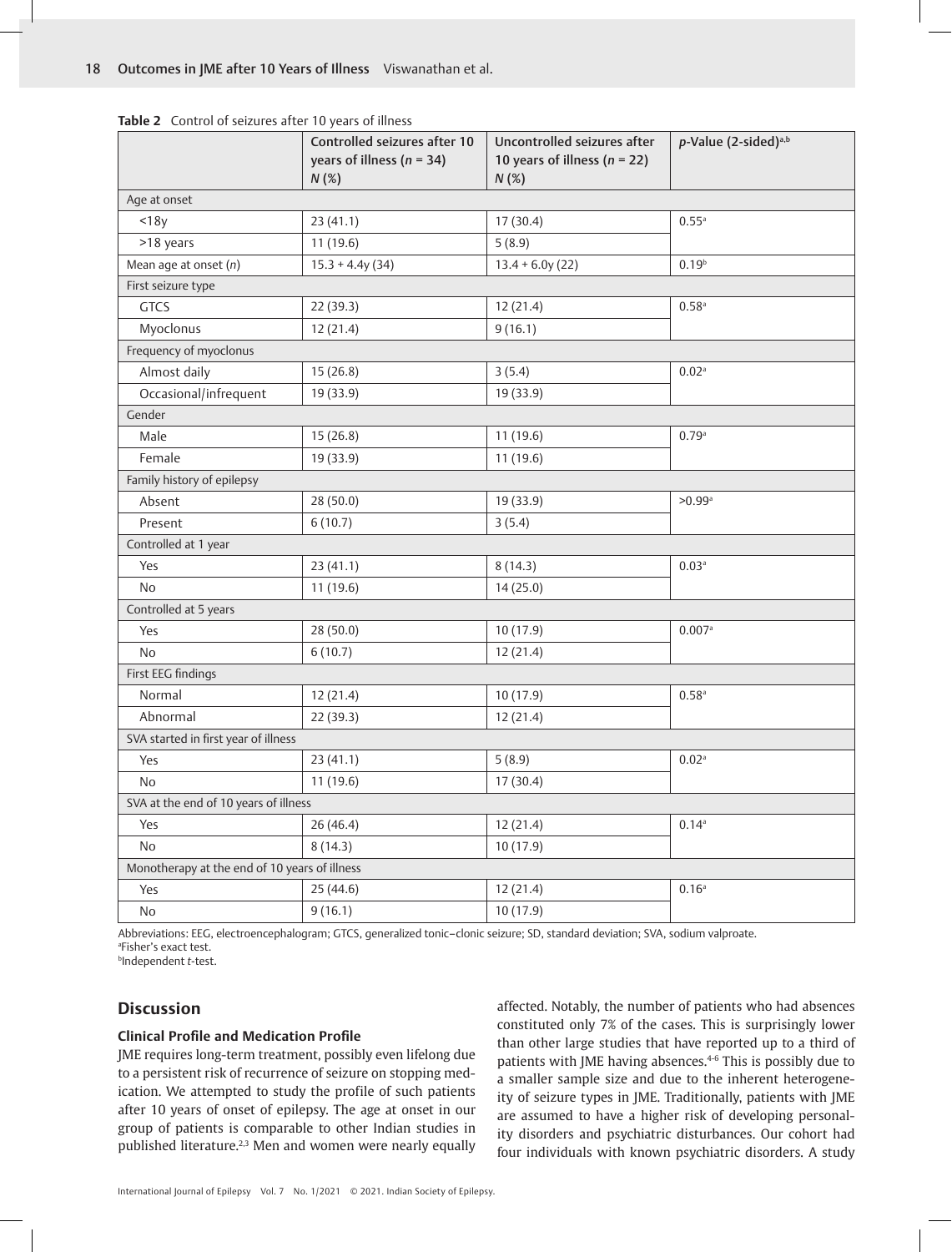comprising of 41 cases of JME followed up over 20 years surprisingly found good psychosocial outcomes in the long term but it was found that the presence of psychiatric comorbidities did affect the quality of life.<sup>7</sup> For many decades, SVA has been the go-to drug for neurologists when dealing with JME. A considerable number of patients maintain good seizure control even with low dosages of SVA.<sup>8</sup> In our study, we found that treatment with SVA in the first year of epilepsy predicted good seizure control up to 10 years into epilepsy. Up to 82% of patients who were given SVA initially did well throughout the course of their epilepsy, which is comparable to another study wherein seizure control after administration of SVA as the initial drug was reviewed.<sup>9</sup> Whether SVA in some way has a disease modifying effect on the course of JME is unknown and will require larger prospective studies. Due to mounting evidence that implicates SVA as a teratogen and due to its ill-effects on the menstrual cycle, it has slowly lost favor with many worldwide.10-12 In this study, we found infrequent occurrence of SVA-induced PCOS. This could be due to nonconsecutive sampling and the retrospective nature of the study. It is to be noted that 63% (*n* = 12) of women who had excellent seizure control were using SVA without side effects in all but one woman. The use of SVA in women of childbearing age group thus must be individualized.13 Alternatively, LEV and LTG may be used but their efficacy is inferior to that of SVA in JME. In this study, we found that LEV seldom offers complete seizure control as monotherapy and over the course of the disease; and in most cases, another ASM may be required to control the seizures.

#### **Prognostic Indicators for Seizure Control in JME**

Certain forms of IGE such as epilepsy with grand-mal on awakening have good long-term outcomes.14 JME is considered by many as a genetically mediated epilepsy requiring long term, if not lifelong treatment. Nevertheless, this notion has been challenged by a few studies.<sup>15,16</sup> There are observations alluding to the idea that all JMEs are not the same and there are some subgroups/endophenotypes that are likely to do better than others. It has been hypothesized that the presence of all seizure types (absence, myoclonus and GTCS) predicts a poorer prognosis in JME and those with only myoclonia do better.6,17-19 We found that frequent myoclonus (almost daily) was a good predictor of seizure outcomes. This group of patients probably belongs to a subsyndrome of JME who have good response to medication. The number of patients affected with absences was few; we could not definitively comment regarding its prognostic significance. We also did not find any association between age/gender/type of seizure at onset and seizure control at the end of a decade or last follow-up.

One of the findings we wish to highlight is that early control of seizures (within the first 5 years of epilepsy) did result in better outcomes at the end of 10 years of epilepsy. This has also been reported previously.<sup>20</sup> Intuitively, response to medications early in the course of epilepsy is a plausible predictor of better long-term outcomes. There was no difference in long-term seizure control between groups that were on monotherapy versus those who were on more than one drug. Addressing factors such as poor compliance and adherence to treatment and prospectively studying if there will be a difference between these two groups would be necessary before drawing any further conclusions. Only 60% of our patients had good seizure control after 10 years that is lesser than previously reported.<sup>21</sup> This is likely due to a selection bias, as the individuals who had good seizure control likely did not follow-up for longer periods and probably took

| Author (y)                           | No. of subjects      | Duration of<br>epilepsy in<br>years      | Follow-up in<br>years                  | <b>Observations</b>                                                                                                                                                                             |
|--------------------------------------|----------------------|------------------------------------------|----------------------------------------|-------------------------------------------------------------------------------------------------------------------------------------------------------------------------------------------------|
| Holtkamp et al <sup>7</sup> (2014)   | 41                   | $46.3^{\circ} (20 - 69)^{\circ}$         | 46.3 <sup>a</sup> (20-69) <sup>b</sup> | Psychiatric comorbidities associated with poor<br>quality of life                                                                                                                               |
| Calleja et al (2001) <sup>9</sup>    | 22                   |                                          | $7.7^{\circ}$ (5-17) <sup>b</sup>      | Valproate treatment early in the course of epi-<br>lepsy portends to better prognosis                                                                                                           |
| Senf et al (2013) <sup>6</sup>       | 66                   | 44.6 $\mathrm{^a}$ (20–69) $\mathrm{^b}$ | $44.6^{\circ} (20 - 69)^{\circ}$       | Presence of absence seizures at onset associated<br>with poorer seizure control                                                                                                                 |
| Stevelink et al (2019) <sup>19</sup> | 3311 (meta-analysis) | $\qquad \qquad$                          |                                        | One-third of JME patients have refractory<br>seizures. Presence of all three seizure types, pre-<br>existing childhood absence, and praxis induced<br>seizures are predictive of poorer outcome |
| Jain et al (1997) <sup>18</sup>      | 15                   | <b>NA</b>                                | <b>NA</b>                              | Patients who have myoclonia alone have good<br>seizure control and could represent a separate<br>endophenotype of JME                                                                           |
| Guaranha et al (2011) <sup>20</sup>  | 65                   | 10.73 <sup>a</sup>                       | At least 3 years                       | Presence of all three types of seizures, younger<br>age at onset, more frequent seizures at onset,<br>and praxis/language induced myoclonus have<br>prognostic implications                     |

**Table 3** Prognostic factors in long-term follow-up studies in JME

Abbreviation: JME, juvenile myoclonic epilepsy. a Mean.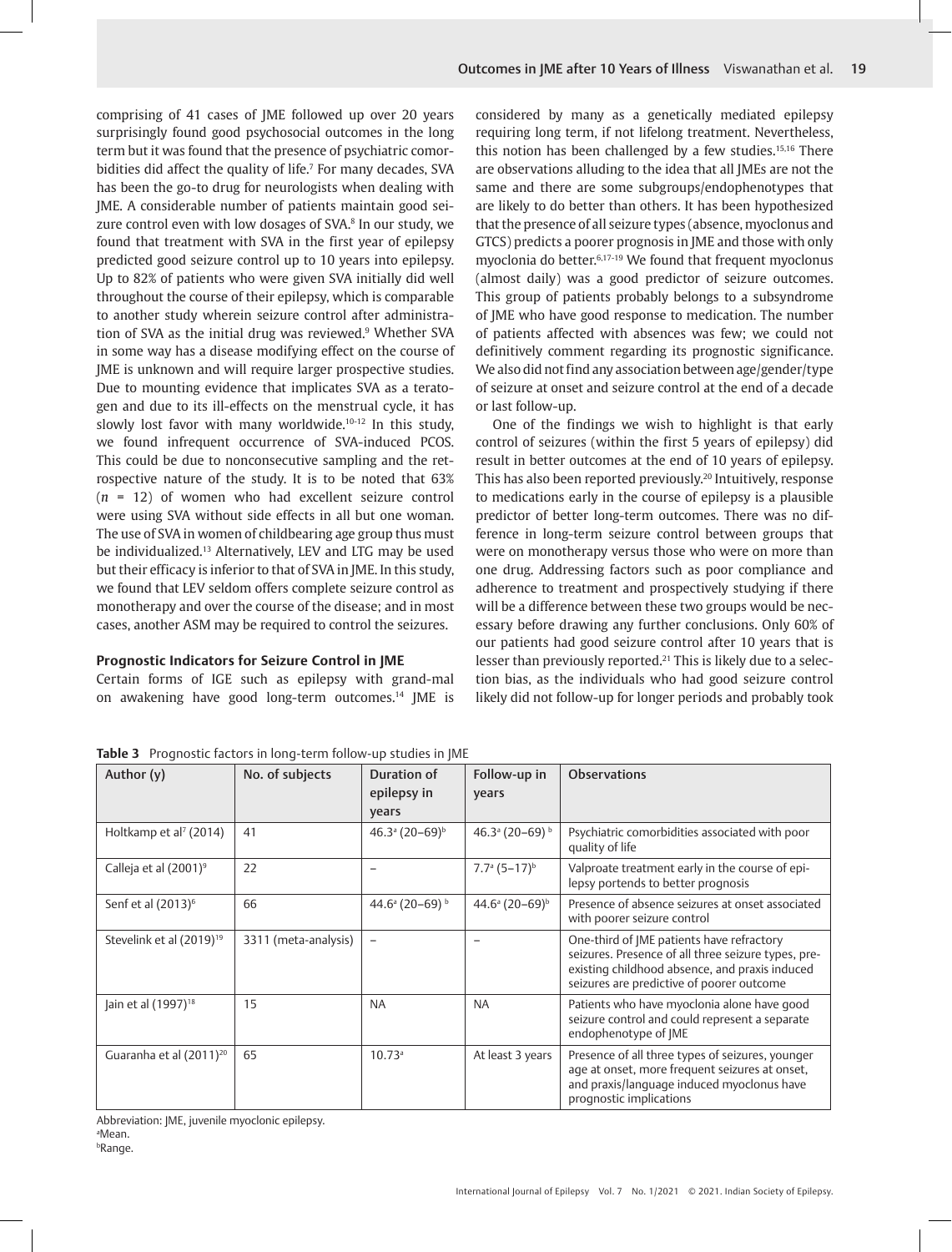further care from local neurologists. A summary of follow-up studies that have looked into various prognostic factors in JME has been tabulated in **►Table 3**.

EEG signatures have not been found to have any predictive value in JME and we also found no differences between EEG abnormalities and seizure control.<sup>22</sup> We also did not find spike wave discharges at frequencies above 5 to 6Hz that is relatively common in JME. This is probably due to the retrospective nature of the study and nonconsecutive sampling. Certain findings such as photosensitivity may have a prognostic value but strong evidence of the same is lacking. Reflexive components in JME such as photosensitivity could indicate the presence of underlying monogenic abnormalities. Genetics in JME is sure to play a role in prognostication in the future. Numerous genetic studies have been conducted in the south Indian population that have looked into the role of various genes (e.g., EFHC1, BRD2, KCNQ3, and GABRA1).23-26 A clear genotype–phenotype correlation has still not been conclusively proven as this is probably determined by a complex interaction between genetic and environmental factors. In a study that looked into the effects of EFHC1 in long-term seizure outcomes in JME, the authors found that certain single nucleotide polymorphisms were associated with poorer prognosis, lesser chances of seizure freedom in the long term, and higher risk of status epilepticus.27 More studies will be needed to ascertain genetic prognostic factors in JME.

#### **Conclusions and Limitations**

Our study has many limitations as it's a retrospective study. Follow-up was not uniform in patients and hence we had taken wide intervals (1 year, 5 years, and 10 years of disease duration) for assessing seizure control and a larger study group may have yielded more information. In addition, follow-up of longer periods is ideal to know more about seizure control after the fourth decade. Also, seizure occurrence, especially myoclonia, was recorded by patient's recall at hospital visit. This may be subject to an element of recall bias. The strength of this study is that we could obtain information regarding the course of JME for up to 10 years for 56 patients. Long-term outcome studies in JME in the setting of an Indian population are lacking. Prospective and well-structured follow-up studies with more numbers are needed to throw more light on prognosticating patients with JME and identify those who can be, if at all, withdrawn from ASMs in the long term.

### **Funding**

None.

#### **Conflict of Interest** None declared.

#### **References**

1 Kasteleijn-Nolst Trenité DGA, de Weerd A, Beniczky S. Chronodependency and provocative factors in juvenile myoclonic epilepsy. Epilepsy Behav 2013;28(Suppl 1):S25–S29

- 2 Chakravarty A, Mukherjee A, Roy D. Observations on juvenile myoclonic epilepsy amongst ethnic Bengalees in West Bengal– an Eastern Indian State. Seizure 2007;16(2):134–141
- 3 Murthy JMK, Rao CM, Meena AK. Clinical observations of juvenile myoclonic epilepsy in 131 patients: a study in South India. Seizure 1998;7(1):43–47
- 4 Vijai J, Cherian PJ, Stlaja PN, Anand A, Radhakrishnan K. Clinical characteristics of a South Indian cohort of juvenile myoclonic epilepsy probands. Seizure 2003;12(7):490–496
- 5 Panayiotopoulos CP, Obeid T, Tahan AR. Juvenile myoclonic epilepsy: a 5-year prospective study. Epilepsia 1994;35(2):285–296
- 6 Senf P, Schmitz B, Holtkamp M, Janz D. Prognosis of juvenile myoclonic epilepsy 45 years after onset: seizure outcome and predictors. Neurology 2013;81(24):2128–2133
- 7 Holtkamp M, Senf P, Kirschbaum A, Janz D. Psychosocial long-term outcome in juvenile myoclonic epilepsy. Epilepsia 2014;55(11):1732–1738
- 8 Hernández-Vanegas LE, Jara-Prado A, Ochoa A, et al. Highdose versus low-dose valproate for the treatment of juvenile myoclonic epilepsy: going from low to high. Epilepsy Behav 2016;61:34–40
- 9 Calleja S, Salas-Puig J, Ribacoba R, Lahoz CH. Evolution of juvenile myoclonic epilepsy treated from the outset with sodium valproate. Seizure 2001;10(6):424–427
- 10 DiLiberti JH, Farndon PA, Dennis NR, Curry CJR. The fetal valproate syndrome. Am J Med Genet 1984;19(3):473–481
- 11 Tomson T, Battino D, Bonizzoni E, et al. EURAP Study Group. Dose-dependent teratogenicity of valproate in mono- and polytherapy: an observational study. Neurology 2015;85(10): 866–872
- 12 Viswanathan LG, Satishchandra P, Bhimani BC, et al. Polycystic ovary syndrome in patients on antiepileptic drugs. Ann Indian Acad Neurol 2016;19(3):339–343
- 13 Serafini A, Gerard E, Genton P, Crespel A, Gelisse P. Treatment of juvenile myoclonic epilepsy in patients of child-bearing potential. CNS Drugs 2019;33(3):195–208
- 14 Holtkamp M, Kowski AB, Merkle H, Janz D. Long-term outcome in epilepsy with grand mal on awakening: forty years of follow-up. Ann Neurol 2014;75(2):298–302
- 15 Geithner J, Schneider F, Wang Z, et al. Predictors for long-term seizure outcome in juvenile myoclonic epilepsy: 25-63 years of follow-up. Epilepsia 2012;53(8):1379–1386
- 16 Höfler J, Unterberger I, Dobesberger J, Kuchukhidze G, Walser G, Trinka E. Seizure outcome in 175 patients with juvenile myoclonic epilepsy–a long-term observational study. Epilepsy Res 2014;108(10):1817–1824
- 17 Harden C. Juvenile myoclonic epilepsy-what does the future look like? Epilepsy Curr 2014;14(3):150–151
- 18 Jain S, Padma MV, Maheshwari MC. Occurrence of only myoclonic jerks in juvenile myoclonic epilepsy. Acta Neurol Scand 1997;95(5):263–267
- 19 Stevelink R, Koeleman BPC, Sander JW, Jansen FE, Braun KPJ. Refractory juvenile myoclonic epilepsy: a meta-analysis of prevalence and risk factors. Eur J Neurol 2019;26(6):856–864
- 20 Guaranha MSB, Filho GM de A, Lin K, Guilhoto LMFF, Caboclo LOSF, Yacubian EMT. Prognosis of juvenile myoclonic epilepsy is related to endophenotypes. Seizure 2011;20(1):42–48
- 21 Canevini MP, Mai R, Di Marco C, et al. Juvenile myoclonic epilepsy of Janz: clinical observations in 60 patients. Seizure 1992;1(4):291–298
- 22 Seneviratne U, Cook M, D'Souza W. The prognosis of idiopathic generalized epilepsy. Epilepsia 2012;53(12):2079–2090
- 23 Raju PK, Satishchandra P, Nayak S, Iyer V, Sinha S, Anand A. Microtubule-associated defects caused by EFHC1 mutations in juvenile myoclonic epilepsy. Hum Mutat 2017;38(7):816–826